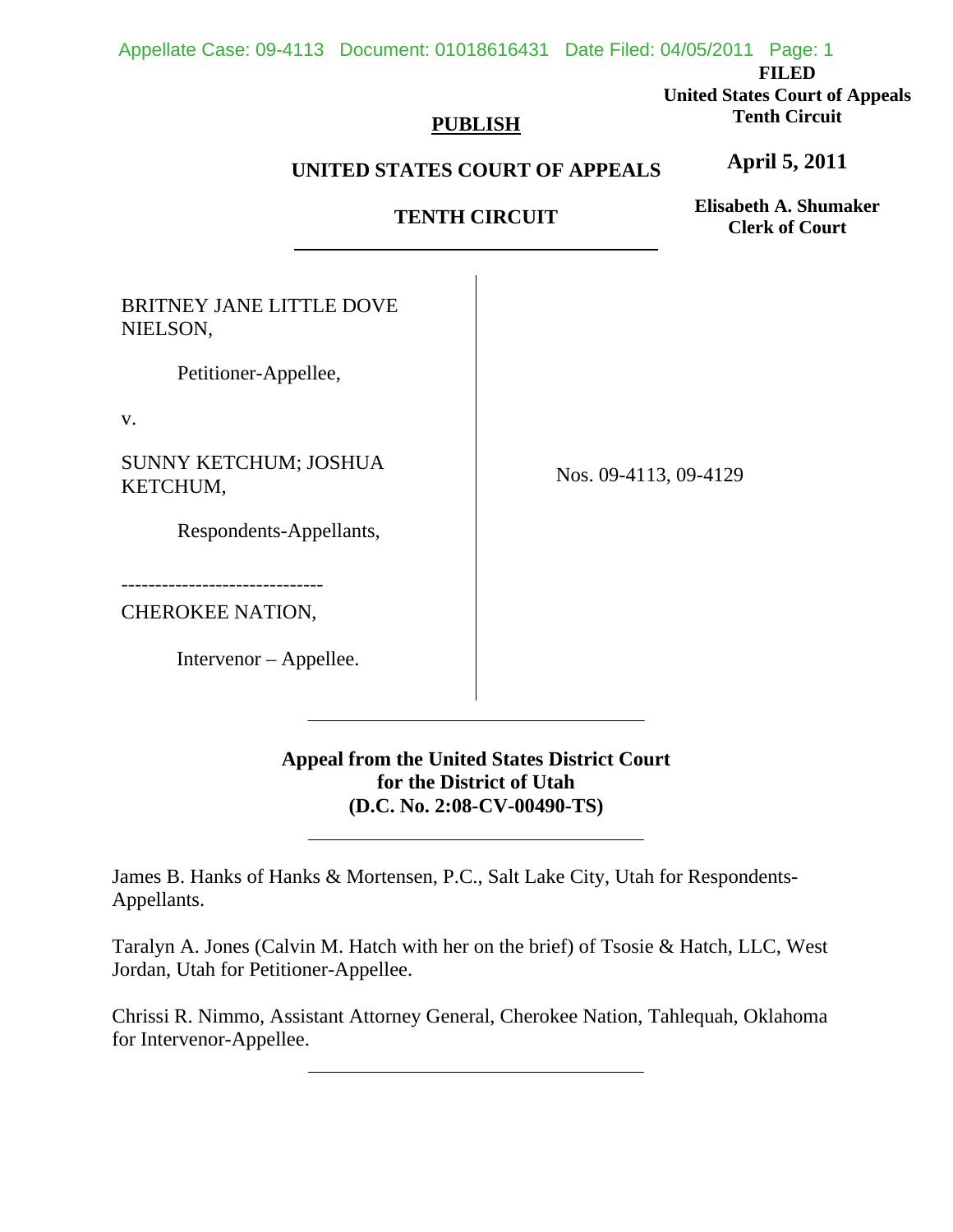Before **HARTZ, TACHA,** and **EBEL,** Circuit Judges.

 $\overline{a}$ 

**EBEL**, Circuit Judge.

 This case concerns the application of the Indian Child Welfare Act (ICWA), 25 U.S.C. §§ 1901-1963, which, among other things, imposes a period of ten days before a parent can consent to the termination of her parenting rights over an "Indian child." The day after giving birth to C.D.K., Petitioner-Appellee Britney Jane Little Dove Nielson appeared in state court in Utah to relinquish her parenting rights and consent to the adoption of her son by Respondents-Appellants Sunny and Joshua Ketchum. The court determined that although Nielson's mother was a registered member of the Cherokee Nation, Nielson was not, and consequently the court approved the adoption without applying the procedural safeguards of the ICWA.

 Later, Nielson filed suit in federal district court, claiming that C.D.K. was an Indian child at the time of the adoption and hence the ICWA's ten-day waiting period should have applied. Even though she was not herself a member of the Cherokee Nation, Nielson pointed to a law passed by the Cherokee Nation establishing automatic temporary Cherokee citizenship for any newborn who is the direct descendant of a Cherokee listed on the Dawes Commission Rolls. The district court agreed that this act established tribal citizenship for C.D.K., and it invalidated Nielson's relinquishment of parental rights, leaving the matter of custody of C.D.K. for the Utah state courts. We

2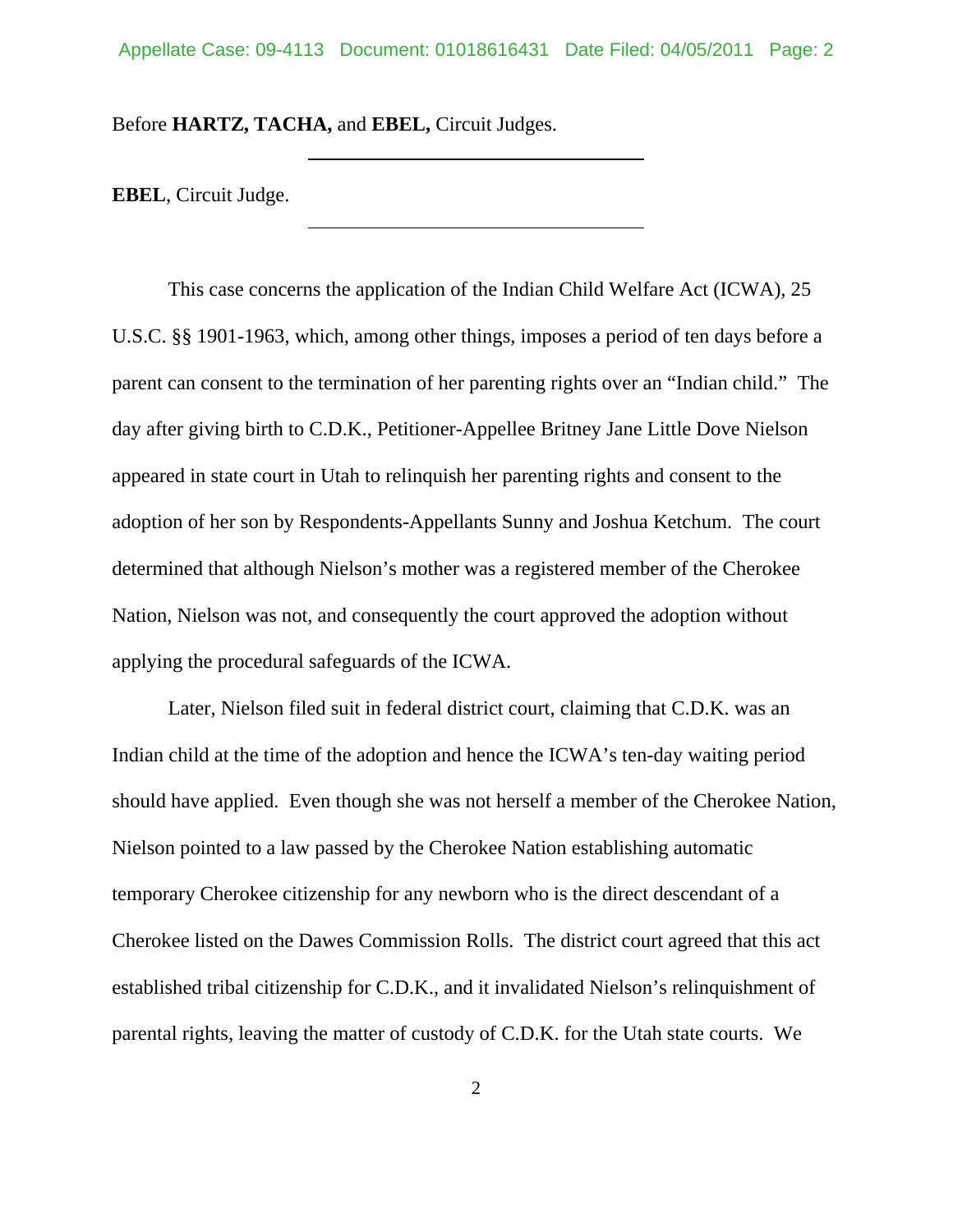exercise jurisdiction pursuant to 28 U.S.C. § 1291 and reverse on the grounds that C.D.K. was not a member of the Cherokee Nation for ICWA purposes at the time of the adoption.

#### **I. Background**

 $\overline{a}$ 

On November 5, 2007, Nielson, who was seventeen at the time, gave birth to C.D.K. The very next day, Nielson, accompanied by her mother, appeared in state court in Utah and (a) relinquished her parenting rights and (b) consented to the adoption of the child by Joshua and Sunny Ketchum, in accordance with Utah law. See Utah Code Ann. § 78B-6-125(1) ("A birth mother may not consent to the adoption of her child or relinquish control or custody of her child until at least 24 hours after the birth of her child."). The Ketchums were also present and were represented by counsel; the court informed Nielson of her right to be represented by counsel, but Nielson stated that she did not wish to retain counsel.

 At the hearing, Nielson's mother stated that she (C.D.K.'s grandmother) was enrolled in a tribe, but that she had never enrolled her children, including Nielson.  $\frac{1}{1}$  No one at the hearing specifically inquired as to whether the newborn was a member of an Indian tribe. Nielson testified that she had only an eighth-grade education and stated that although she was not currently on any medications because she had just given birth, she

 $<sup>1</sup>$  She did, however, state that they were considering enrolling Nielson in the next few</sup> months, and Nielson in fact became an enrolled member of the Cherokee Nation on August 5, 2008.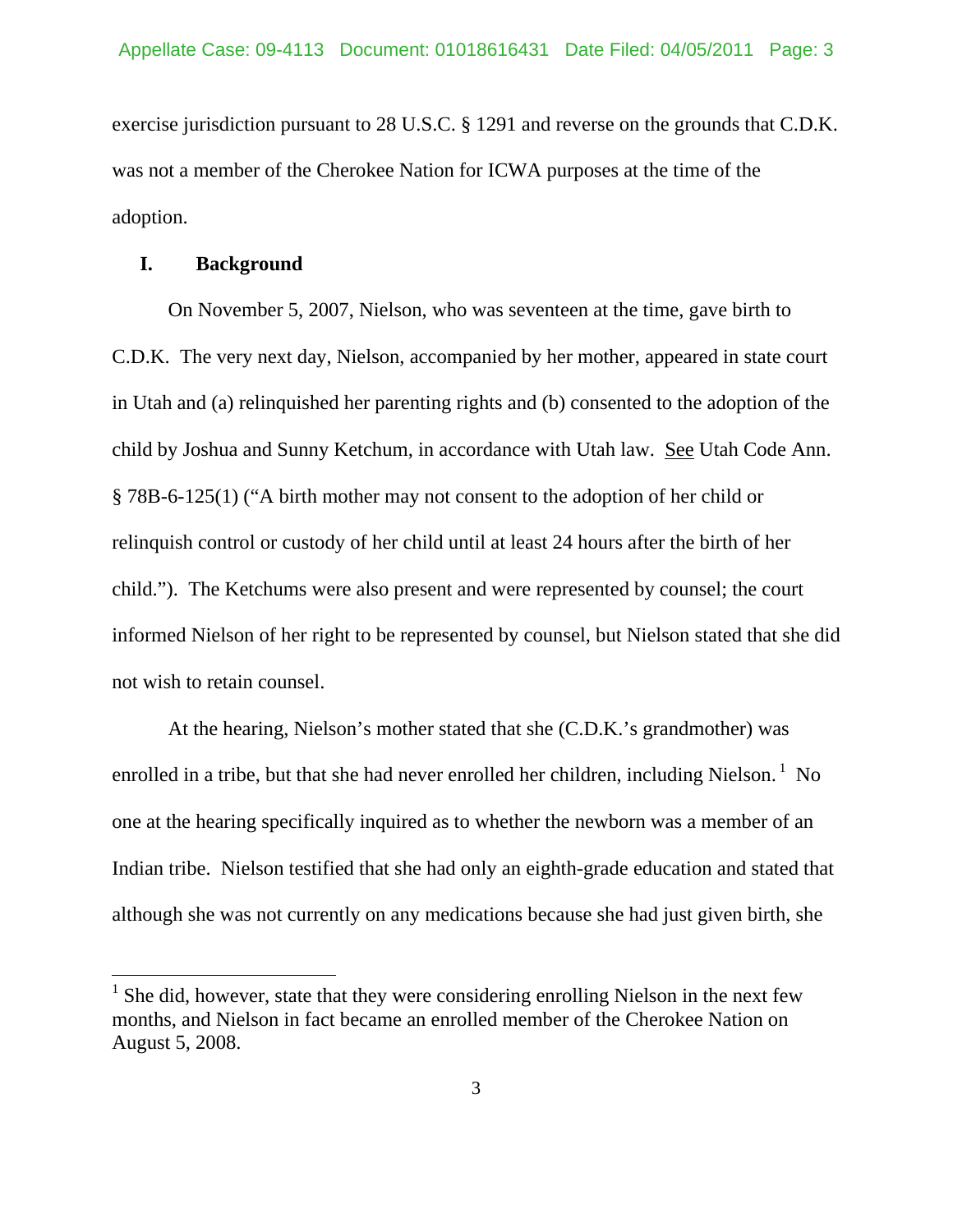normally does take medication for depression and bipolar disorder. She also stated that she understood that by relinquishing her parenting rights, she would not be allowed to later change her mind, and she signed a consent and relinquishment form and agreed to the adoption of C.D.K. by the Ketchums.The state court judge accepted the relinquishment, awarded temporary custody to the Ketchums, and the adoption was finalized in May 2008.

 On June 25, 2008, Nielson filed a petition in the U.S. District Court for the District of Utah asking that her voluntary termination of parental rights be invalidated pursuant to § 1914 of the ICWA. The ICWA "regulates proceedings for termination of parental rights, adoptions, and foster care placement involving Indian children." Felix Cohen, Handbook of Federal Indian Law § 11.01[1], at 820 (2005 ed.). The ICWA provides rights to the Indian child, the child's parents, and the child's tribe, and creates "a statutory scheme to prevent states from improperly removing Indian children from their parents, extended families, and tribes." Id. The "overriding purpose [of the ICWA] is to protect, preserve, and advance the integrity of Indian families" by providing for procedural and substantive safeguards that limit the ability of the state courts to remove an Indian child from her family. Id.

 The Cherokee Nation subsequently intervened on Nielson's behalf. Both Nielson and the Cherokee Nation argued that C.D.K. was an "Indian child" within the meaning of the ICWA at the time of his adoption, pursuant to Chapter 2, Section 11A of the Cherokee Nation Citizenship Act ("Citizenship Act"). The Citizenship Act was adopted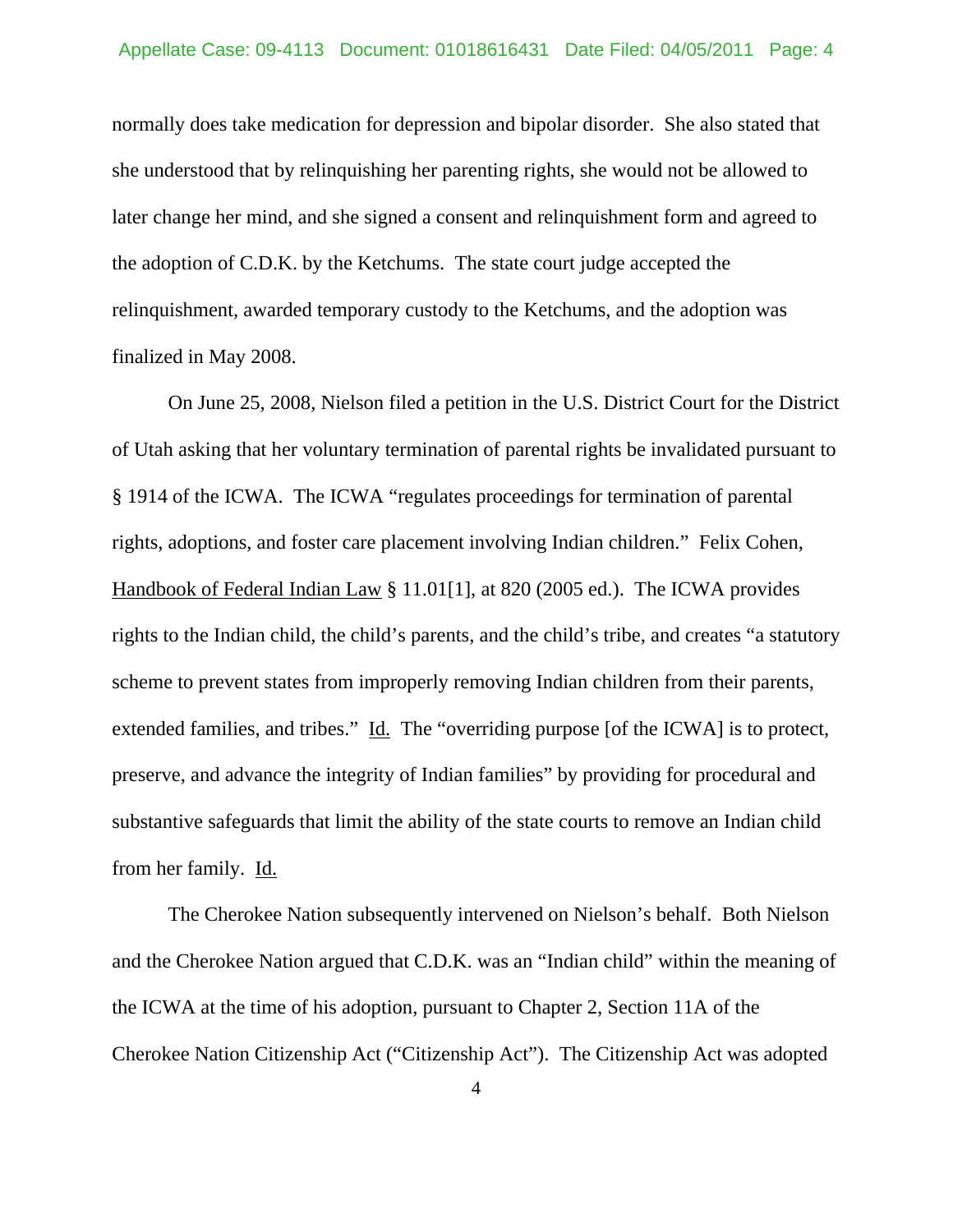"for the specific purpose of protecting the rights of the Cherokee Nation under the

[ICWA]." (App. at 340.) Section 11A(B) provides as follows:

Notwithstanding any provisions of this title to the contrary, every newborn child who is a Direct Descendant of an Original Enrollee<sup>[2</sup>] shall be automatically admitted as a citizen of the Cherokee Nation for a period of 240 days following the birth of the child. No request or application for Tribal Citizenship or other documentation need be submitted or delivered to the Registrar as a prerequisite to the temporary Tribal Citizenship of a child under this section. Such temporary Tribal Citizenship shall be effective automatically from and after the birth of the child for all purposes although the name of the child is not entered on the Cherokee Register.

(Id. (emphasis, footnote added).) The temporary citizenship automatically expires after 240 days unless the child applies for citizenship. (Id. § 11A(C).) Based on the Citizenship Act, Nielson claimed that C.D.K. was an Indian child at the time of his adoption and thus protected by the ICWA. Accordingly, she argues, because the ICWA procedural requirements were not followed when she consented to the termination of her parental rights—specifically, Nielson relinquished her parenting rights less than ten days after C.D.K.'s birth, see 25 U.S.C. § 1913(a)—the termination was invalid. See 25 U.S.C. § 1914 (permitting courts to invalidate a termination of parental rights when the procedural requirements of the ICWA are not complied with).

The district court agreed. On June 3, 2009, the district court concluded that

C.D.K. was a direct descendant of an original enrollee of the Cherokee Nation, and thus,

 $\overline{a}$ 

 $2^2$  An "original enrollee" is someone who was listed on the Dawes Commission Rolls. (App. at 463.)The Dawes Commission was established in 1896 to, among other things, create membership rolls for the Cherokee Nation. See Vann v. Kempthorne, 534 F.3d 741, 744 (D.C. Cir. 2008) (citing Act of June 10, 1896, ch. 398, 29 Stat. 321, 339).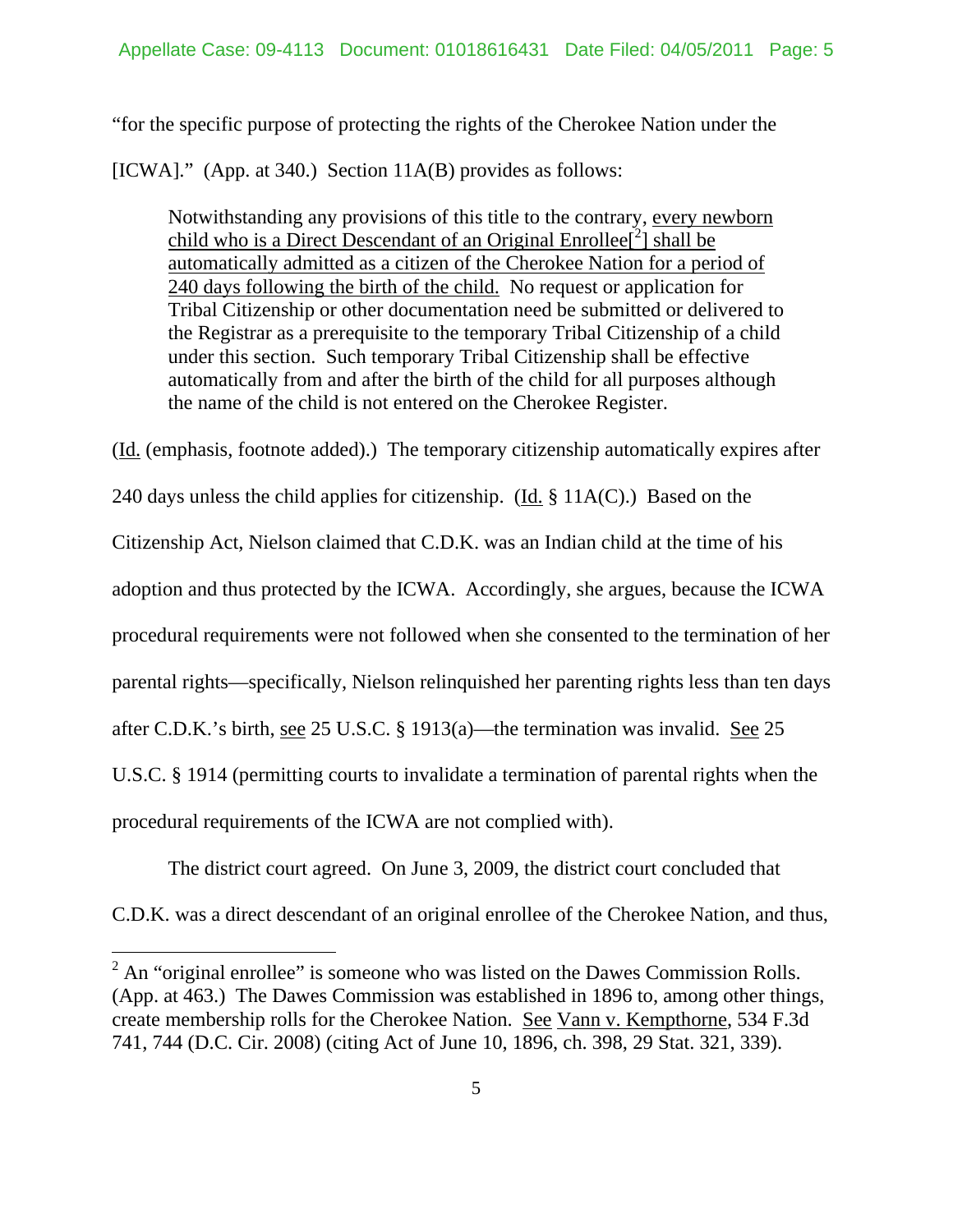based on the Citizenship Act, an Indian child within the meaning of the ICWA. Accordingly, because the adoption process did not accord with the ICWA the court invalidated Nielson's termination of her parental rights over C.D.K., pursuant to 25 U.S.C. § 1914. The court thus granted Nielson partial summary judgment and denied the Ketchums' motion for summary judgment.

 Less than two weeks later, on June 15, 2009, the court clarified that while it granted Nielson's motion for summary judgment pursuant to § 1914—thus invalidating the relinquishment of parental rights—it also denied Nielson's motion for summary judgment seeking vacature of the adoption proceedings under 25 U.S.C. § 1913(d) on the ground that Nielson's consent was obtained through fraud and duress. See 25 U.S.C. § 1913(d) ("Upon a finding that such consent [to the adoption] was obtained through fraud or duress, the court shall vacate [the adoption] decree and return the child to the parent."). Nielson has not appealed this determination.

 Three days later, on June 18, 2009, the district court concluded that it lacked jurisdiction to order C.D.K.'s return to Nielson's custody. Because the court denied Nielson's motion for summary judgment under § 1913(d)—which would have required the court to order a return of the child if the adoption decree had been vacated due to fraud or duress—that section of the ICWA could not support jurisdiction to order C.D.K.'s return to Nielson's custody. The court stated, and the parties agreed, that the court could not order return of custody unless the petitioner complied with § 1916, which allows the federal district court to order return of the child only if the adoption decree is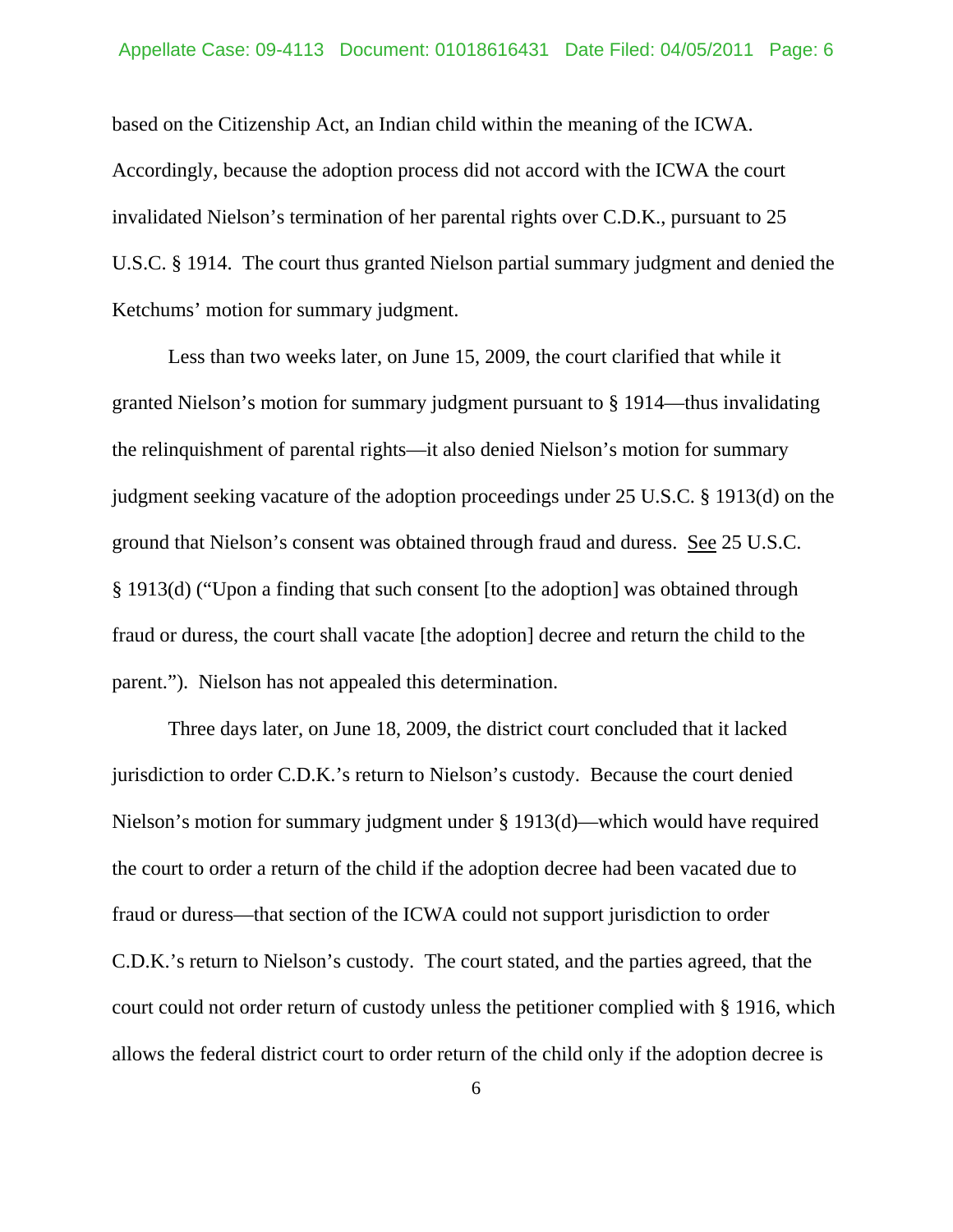vacated. Here, there was no vacature, and so the court had no statutory basis on which to order the return of the child. The court thus concluded that its involvement in the case was at an end—it had invalidated Nielson's relinquishment of her parental rights, and as the ICWA did not provide any basis on which the court could order the return of the child, it now fell to the state courts to determine the child's fate. The court also denied the Ketchums' motion to stay execution of the judgment pending appeal, and dismissed without prejudice the Ketchums' counterclaim for expenses incurred while raising

### C.D.K.

 $\overline{a}$ 

The Ketchums filed a notice of appeal (appeal no. 09-4113) regarding the court's

June 3 order finding that C.D.K. is an Indian child and invalidating Nielson's

relinquishment of her parental rights. $3$  Nielson has not filed any cross-appeal.<sup>4</sup>

 $3$  The Ketchums also filed an appeal of the June 18 order (appeal no. 09-4127), but they have not raised any issues from that order and instead argue solely that the district court erred by invalidating Nielson's relinquishment of parental rights. Any issue related to the June 18 order is therefore waived. See Thomas v. Int'l Bus. Machs., 48 F.3d 478, 482 n.2 (10th Cir. 1995) (noting in parenthetical, that a "failure to argue an issue in the appellate brief or at oral argument constitutes waiver, even when the appellant lists the issue in the notice of appeal" (citation omitted)).

 $4$  She does argue, however, on pages 31-34 of her brief, that the district court erred and that "C.D.K. should have been returned to Nielson's custody." (Nielson Br. at 34.) Because she has not filed an appeal in this matter, that issue is not before this court. See Peterson v. Jensen, 371 F.3d 1199, 1201 n.2 (10th Cir. 2004) ("Because the [Appellees] did not file a cross-appeal on the additional issues decided by the District Court, we do not consider them here.").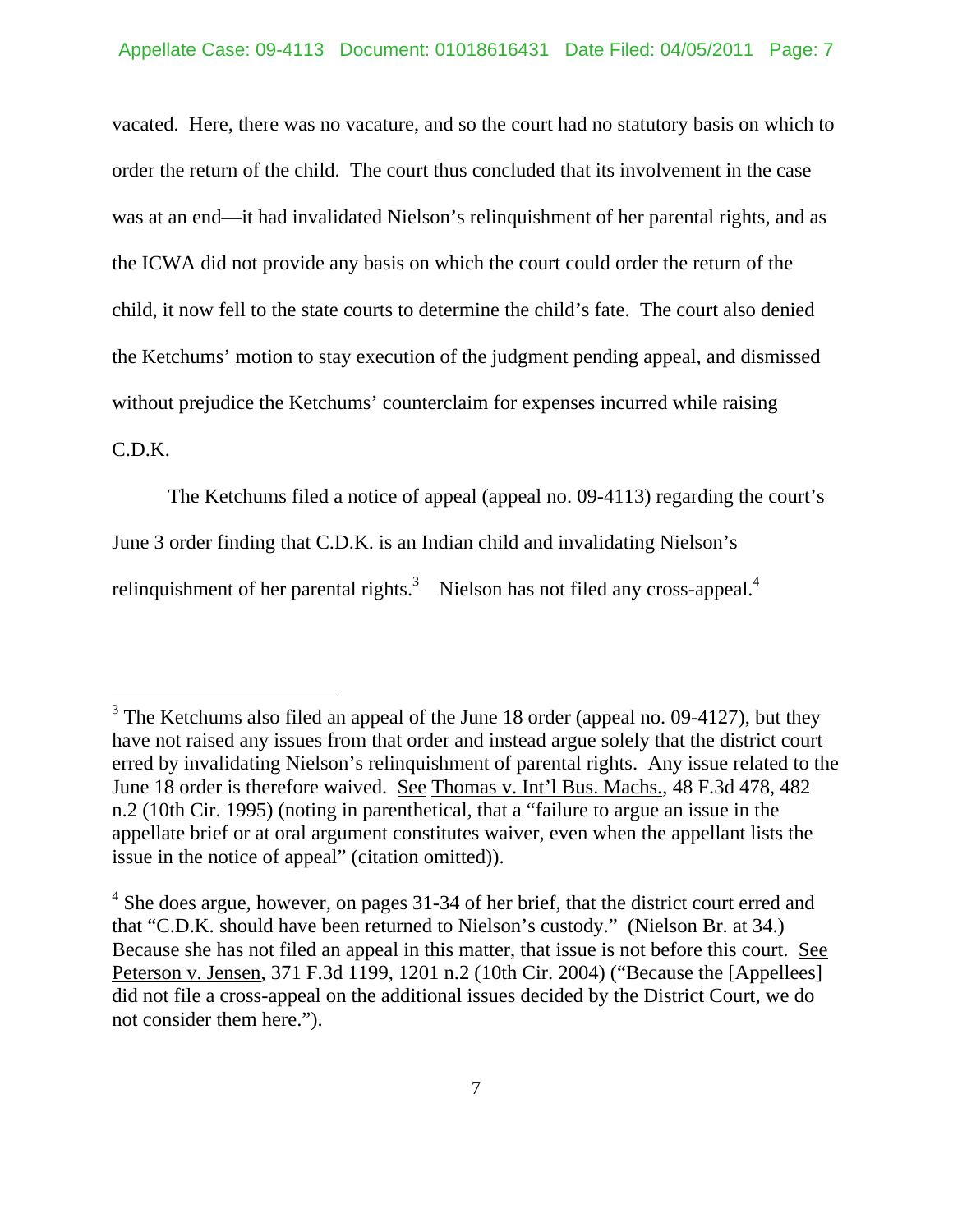In the meantime, Nielson filed a motion in state court seeking return of custody of C.D.K. The Utah state court determined that the statute of limitations barred the action and prevented the court from invalidating the adoption. Nielson appealed, and the Utah Court of Appeals certified the case for immediate transfer to the Utah Supreme Court, where the case is still pending.<sup>5</sup>

#### **II. Discussion**

 $\overline{a}$ 

 The Ketchums appeal the district court's partial grant of summary judgment in favor of Nielson. "We review summary judgment decisions de novo, applying the same legal standard as the district court." Willis v. Bender, 596 F.3d 1244, 1253 (10th Cir. 2010) (quotations omitted). Thus, we will affirm a grant of summary judgment "if the pleadings, the discovery and disclosure materials on file, and any affidavits show that there is no genuine issue as to any material fact and that the movant is entitled to judgment as a matter of law." Fed. R. Civ. P. 56(c)(2) (amended Dec. 2010).

25 U.S.C. §1914 provides that

[a]ny Indian child who is the subject of any action for . . . termination of parental rights under State law. . . and the Indian child's tribe may petition any court of competent jurisdiction to invalidate such action upon a showing that such action violated any provision of sections 1911, 1912, and 1913 of this title.

The parties do not dispute that Nielson relinquished her parental rights within ten days of

C.D.K.'s birth, which, if he is an Indian child, violates § 1913. See 25 U.S.C. § 1913(a)

 $<sup>5</sup>$  On July 29, 2010, the Utah Supreme Court granted a motion to continue oral</sup> argument—so it appears that no decision in this case will be forthcoming soon.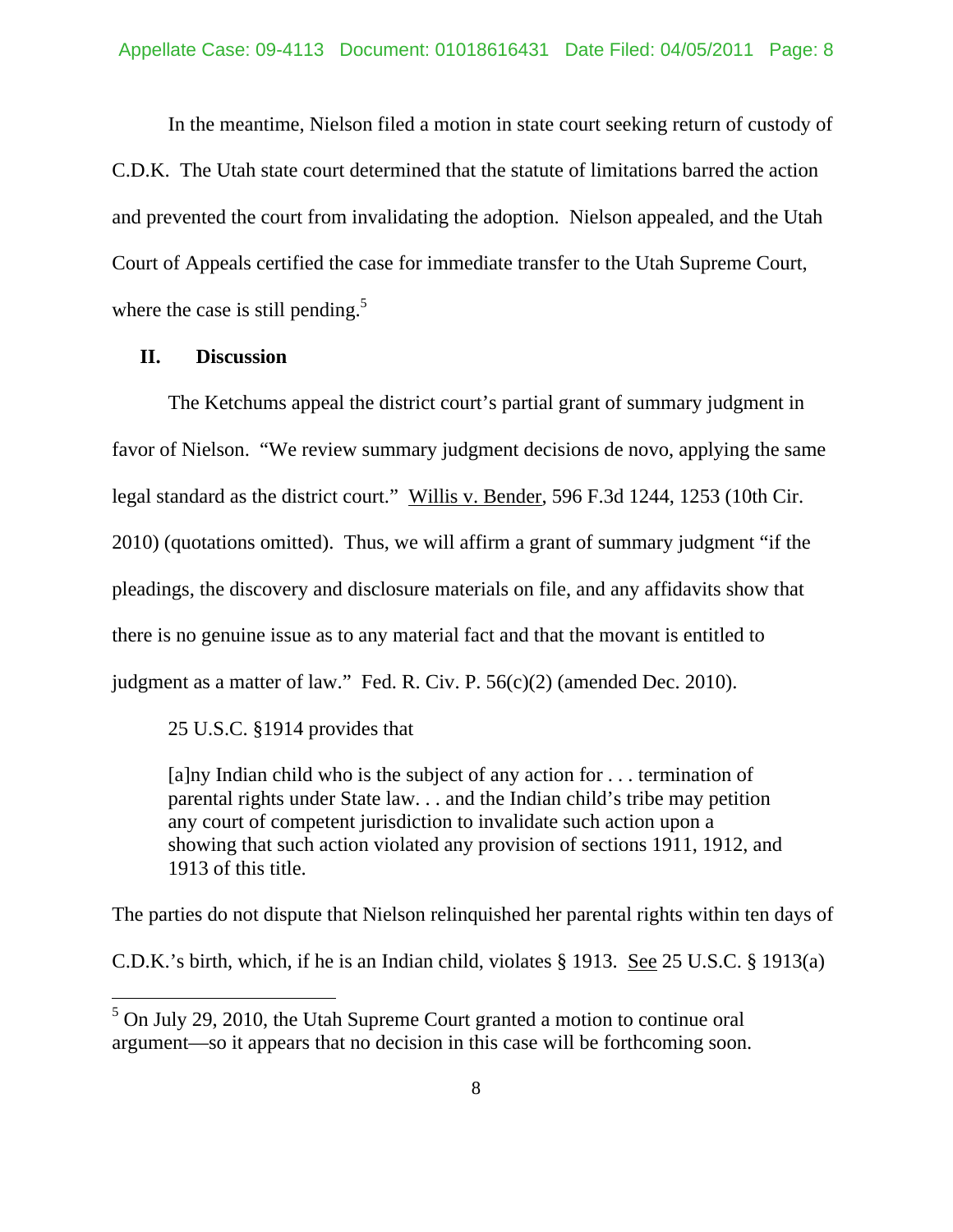("Any consent [to termination of parental rights] given prior to, or within ten days after, birth of the Indian child shall not be valid.").

 This case thus turns on whether C.D.K. is an "Indian child" within the meaning of the ICWA—if he is, then the ICWA applies and Nielson's voluntary termination of parental rights must be invalidated, as the district court concluded; if he is not, then the ICWA does not apply and the district court's judgment must be reversed. For purposes of the ICWA, "'Indian child' means any unmarried person who is under age eighteen and is either (a) a member of an Indian tribe or (b) is eligible for membership in an Indian tribe and is the biological child of a member of an Indian tribe." 25 U.S.C. § 1903(4). Nielson and the Cherokee Nation have only ever argued that C.D.K. is an Indian child because he was a member of an Indian tribe at the time of the relinquishment hearing, so subparagraph (b) is not at issue.<sup>6</sup>

 C.D.K. was thus an Indian child at the time of the relinquishment hearing if, and only if, he was a member of the Cherokee Nation at that time. Further, C.D.K. was a member of the Cherokee Nation at that time only if the Citizenship Act applied to C.D.K. at the time of the relinquishment hearing. As mentioned above, the Citizenship Act provides that "every newborn child who is a Direct Descendant of an Original Enrollee

 $\overline{a}$ 

<sup>&</sup>lt;sup>6</sup> In any event, subparagraph (b) could not apply to bestow "Indian child" status to C.D.K. because it is undisputed that Nielson was not a member of an Indian tribe at the time of the adoption, and no information has been provided about C.D.K.'s father, so no evidence has been presented from which we could conclude that C.D.K. is "the biological child of a member of an Indian tribe." 25 U.S.C. § 1903(4)(b).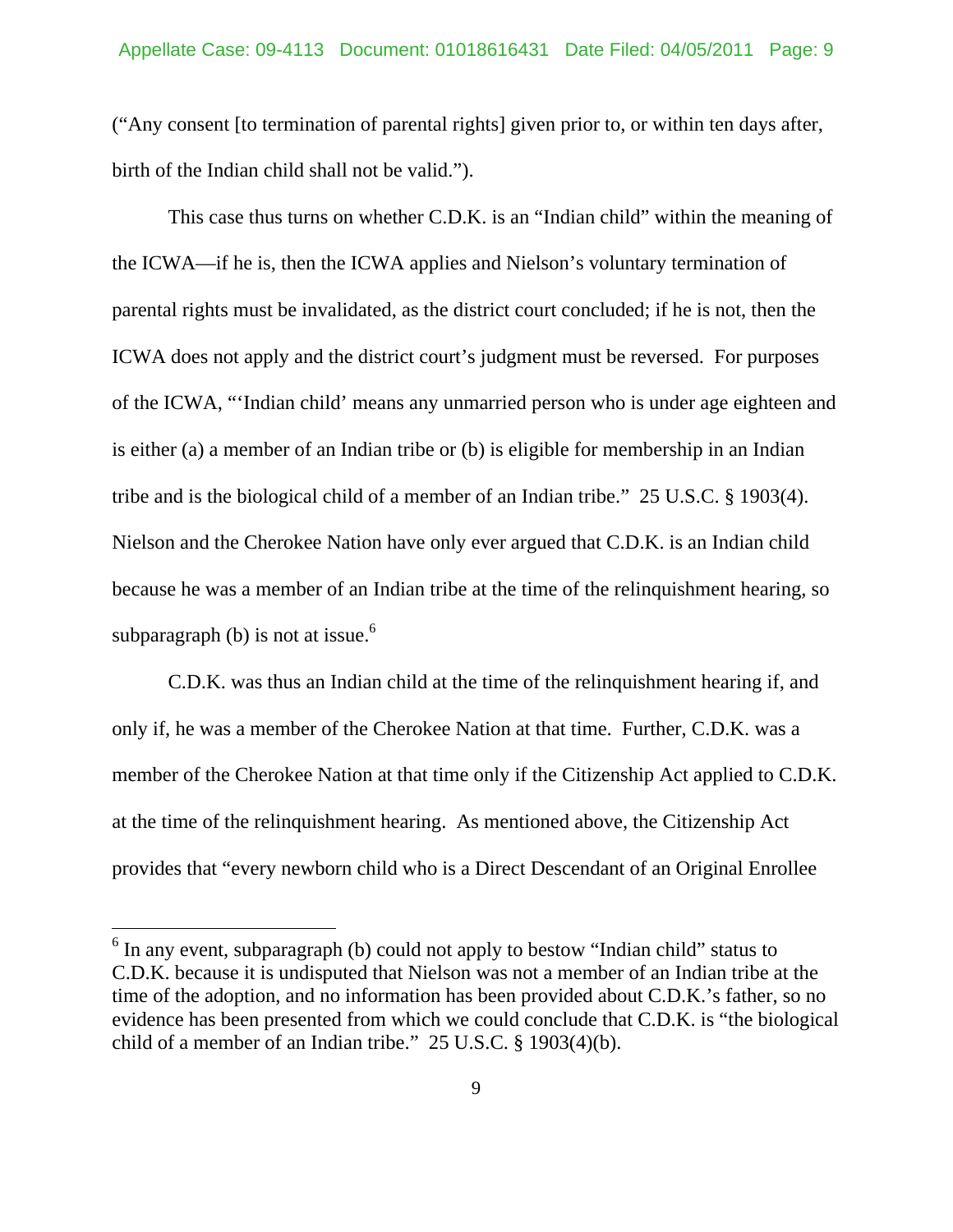shall be automatically admitted as a citizen of the Cherokee Nation for a period of 240 days following the birth of the child." (App. at 340.) Accordingly, the Citizenship Act operated to make C.D.K. an Indian child subject to the protections of the ICWA at the time of the relinquishment hearing if (a) he is a direct descendant of an original enrollee, and (b) if the Citizenship Act can permissibly extend citizenship to C.D.K. in the ICWA context. We address these issues in turn.

#### **A. Whether C.D.K. is a direct descendant of an original enrollee**

In order for the Citizenship Act's automatic citizenship provision to apply, Nielson must prove that C.D.K. was "a Direct Descendant of an Original Enrollee." The district court admonished Appellees for not providing documentary evidence that clearly showed that C.D.K. had ancestors who were original enrollees. Nevertheless, the court found enough indirect evidence so as to conclude "that no reasonable factfinder could conclude that C.D.K. is anything other than a direct descendant of an original enrollee of the Cherokee Nation . . . ." (App. at 464.) The Ketchums argue that the district court did not draw every reasonable inference in their favor in reaching this conclusion, as the court is required to do in considering a summary judgment motion. See Harman v. Pollock, 586 F.3d 1254, 1268 (10th Cir. 2009), cert denied, 131 S.Ct. 73 (2010).

We agree with the district court that, although the evidence of C.D.K.'s ancestry was not clearly presented in the district court, the record nevertheless compels the conclusion that he is a direct descendant of an original enrollee. The current constitution of the Cherokee Nation, adopted in 2003, provides that "[a]ll citizens of the Cherokee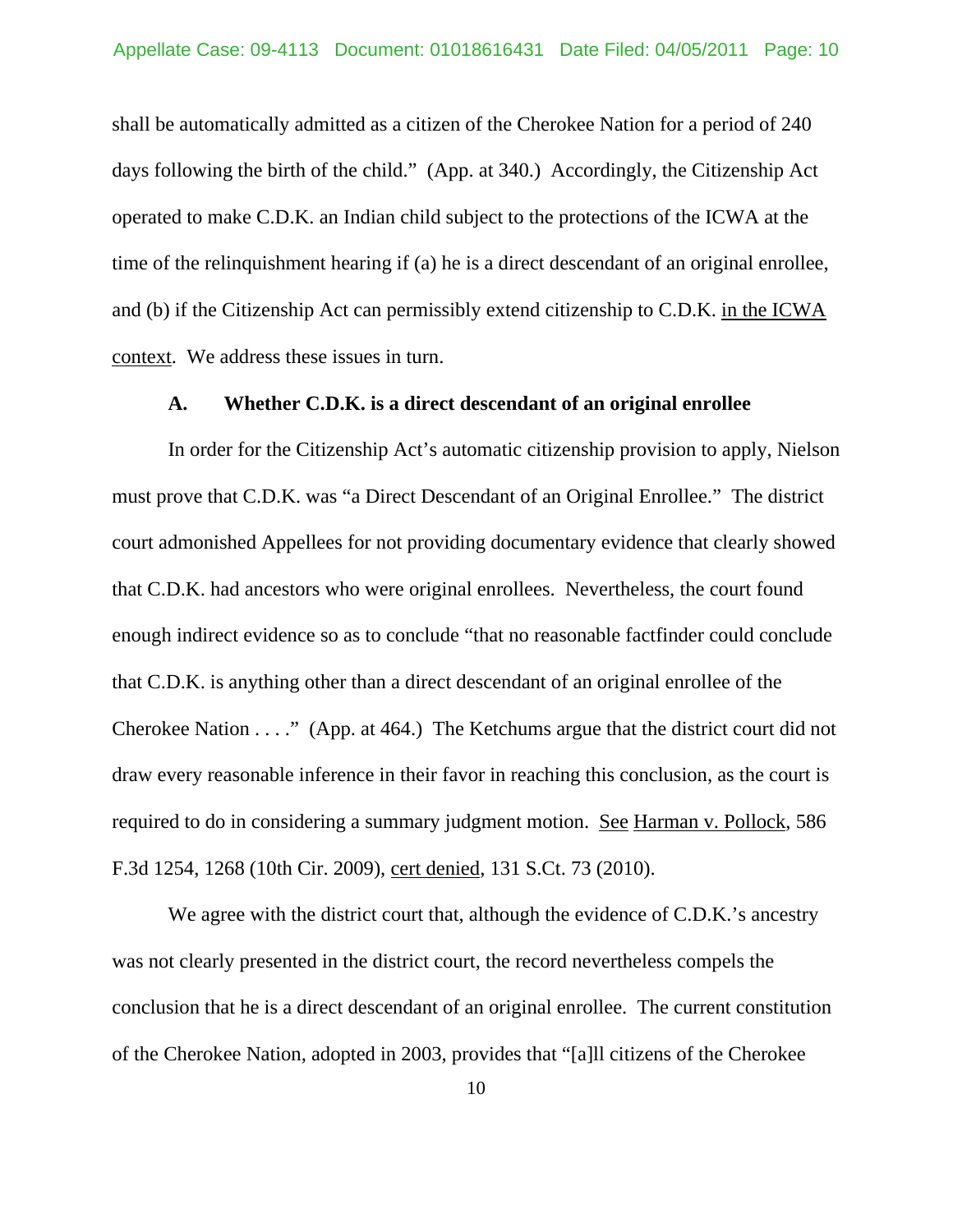Nation must be original enrollees or descendants of original enrollees listed on the Dawes Commission Rolls." (App. at 292.) The prior constitution, enacted in 1976, also called for reference to the Dawes Commission Rolls to prove membership in the Cherokee Nation.<sup>7</sup> (App. at 217 ("All members of the Cherokee Nation must be citizens as proven by reference to the Dawes Commission Rolls . . . .").)

 The record contains approved applications for citizenship in the Cherokee Nation for both Nielson and her mother, filed in May  $2008$ .<sup>8</sup> Under the terms of the  $2003$ Constitution, in order for those applications to be approved, Nielson and her mother "must be original enrollees or descendants of original enrollees." (App. at 292 (emphasis added).) The Registration Committee approved their applications,<sup>9</sup> and so the record permits only the conclusion that Nielson and her mother must be descendants of original enrollees. This conclusion is corroborated by a Certificate of Degree of Indian Blood issued to Nielson by the United States Department of the Interior, which lists Dawes Roll Numbers for Nielson's great-great grandparents. The record also contains a Certificate of

 $\overline{a}$ 

<sup>&</sup>lt;sup>7</sup> The 1976 constitution is printed verbatim in a document comparing the 1976 and 2003 constitutions, which was provided to the voters who adopted the 2003 constitution and which is in the record.

<sup>&</sup>lt;sup>8</sup> It is unclear whether Nielson's mother was a registered member of the tribe prior to filing this application, as she claimed at the relinquishment hearing.

<sup>&</sup>lt;sup>9</sup> According to the Cherokee Constitution, a Registration Committee considers the eligibility of applicants to see if they qualify for Cherokee citizenship. The decisions of the Committee are reviewable by tribal courts.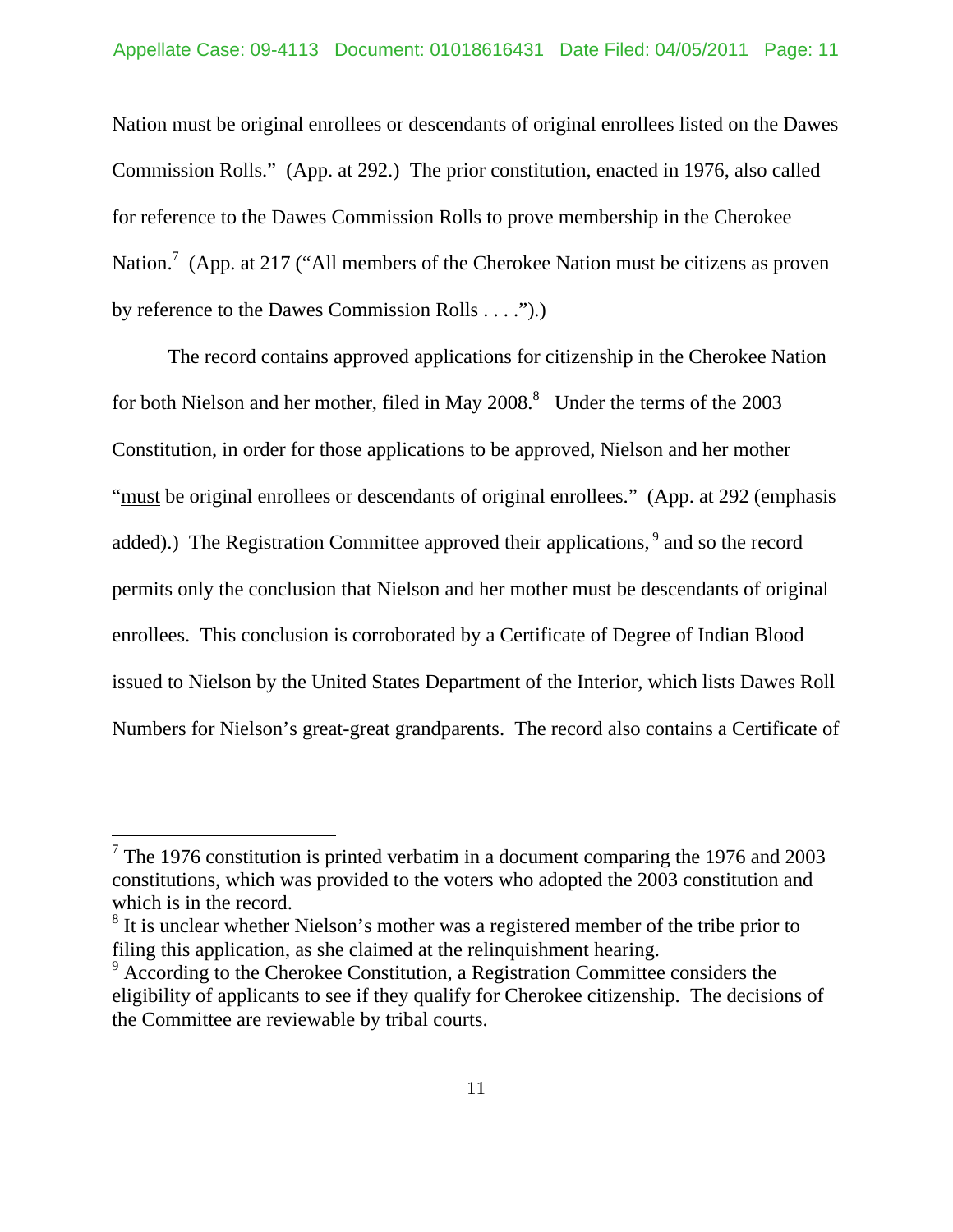Degree of Indian Blood issued to Nielson's grandfather which also shows the Dawes Roll Numbers for these ancestors.

 The record thus demonstrates that Nielson—as well as her mother—is a direct descendant of Dawes enrollees. C.D.K., who is a descendant of Nielson, must therefore be a descendant of Dawes enrollees as well.

### **B. Applicability of the Citizenship Act to Declare Cherokee Citizenship on C.D.K.**

 According to the Citizenship Act, C.D.K. was a citizen of the Cherokee Nation at the time of his adoption and thus an "Indian child" subject to the protections of the ICWA. See 25 U.S.C. § 1903(4) ("'Indian child' means any unmarried person who is under age eighteen and is  $\dots$  a member of an Indian tribe  $\dots$ ."). The Ketchums challenge whether the Citizenship Act can apply at all in this situation, arguing that it could not grant C.D.K. citizenship for ICWA purposes. We agree.

 Assuming, without deciding, that the tribe possessed the authority to declare that the offspring of a nonmember is a citizen without the nonmember's consent for internal tribe purposes, the type of citizenship provided by the Citizenship Act does not make the child a "member" within the meaning of the ICWA. The ICWA explicitly defines "Indian child" as "any unmarried person who is under age eighteen and is . . . a member of an Indian tribe." 25 U.S.C. § 1903(4) (emphasis added). While the Citizenship Act purports to make newborns who are directly descended from Dawes enrollees temporary citizens for 240 days following their birth, the ICWA does not apply to this sort of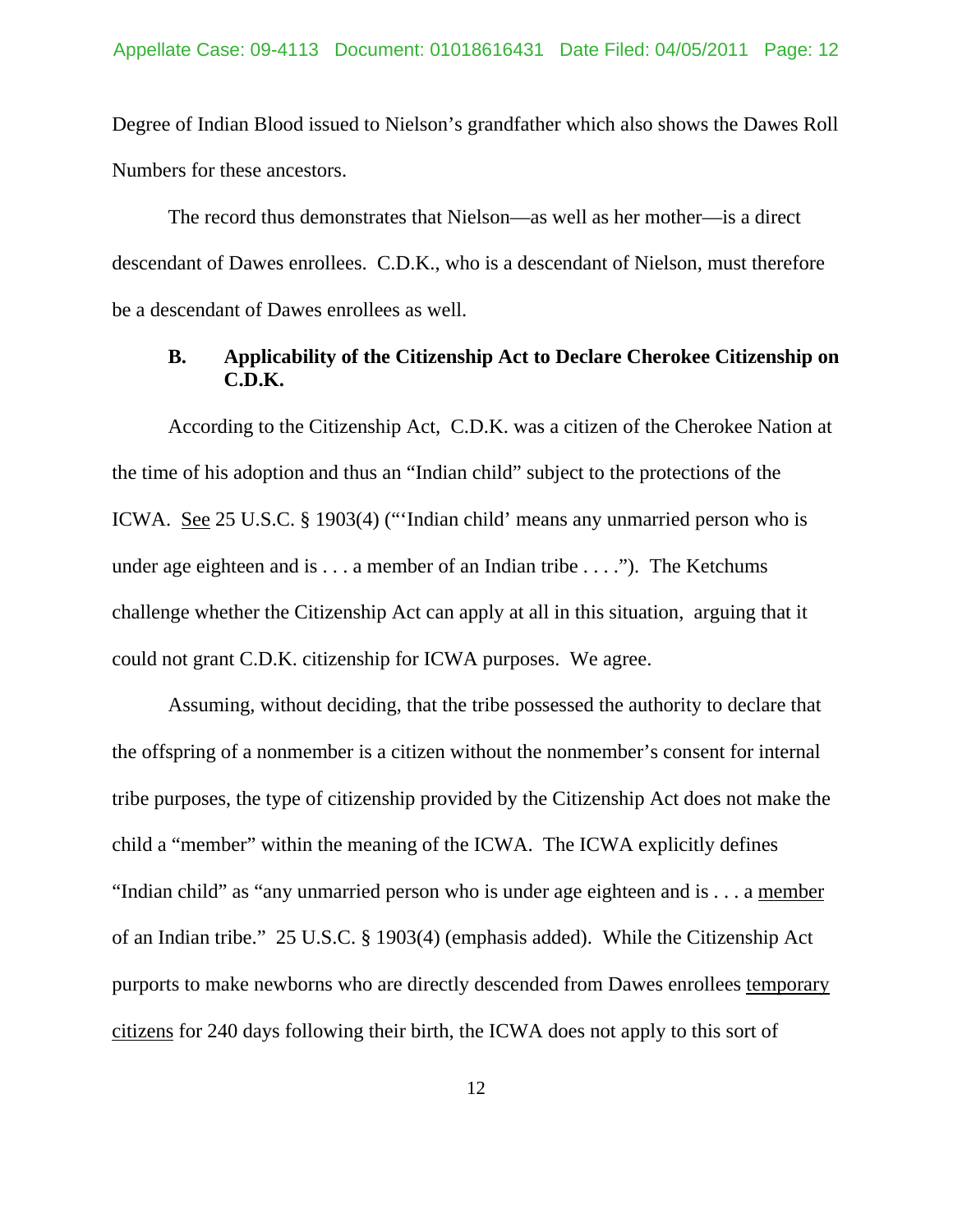temporary membership. Appellees have not identified any other law by any other tribe that provides for temporary membership, let alone that such a temporary membership was within the contemplation of Congress when it applied the ICWA to children who are "member[s]" of Indian tribes. We find that Congress did not intend the ICWA to authorize this sort of gamesmanship on the part of a tribe—e.g. to authorize a temporary and nonjurisdictional citizenship upon a nonconsenting person in order to invoke ICWA protections. Therefore, we conclude that  $\S 1903(4)(a)$ 's definition of an Indian child as including a "member of an Indian tribe" does not include the type of temporary membership provided in the Citizenship Act.

 Not only does the temporary membership provision of the Citizenship Act fail to bring temporary members under the protection of the ICWA, but the Citizenship Act's broad definition of citizenship—even if it was full citizenship as opposed to temporary violates Congress' intent. The legislative history of the ICWA shows that Congress considered, but ultimately rejected, an expansive definition of "Indian child" that was comparable to the definition employed in the Citizenship Act and that would have included C.D.K. within its terms. Specifically, an earlier draft of the ICWA did not define "Indian child," but rather defined "Indian" as "any person who is a member of <u>or</u> who is eligible for membership in a federally recognized Indian tribe." (App. at 414 (123) Cong. Rec. S37223 (1977) (emphasis added).) Under this rejected definition, C.D.K. would have been an Indian child even without the Citizenship Act because he was eligible for membership in a federally recognized tribe. But the final draft of the statute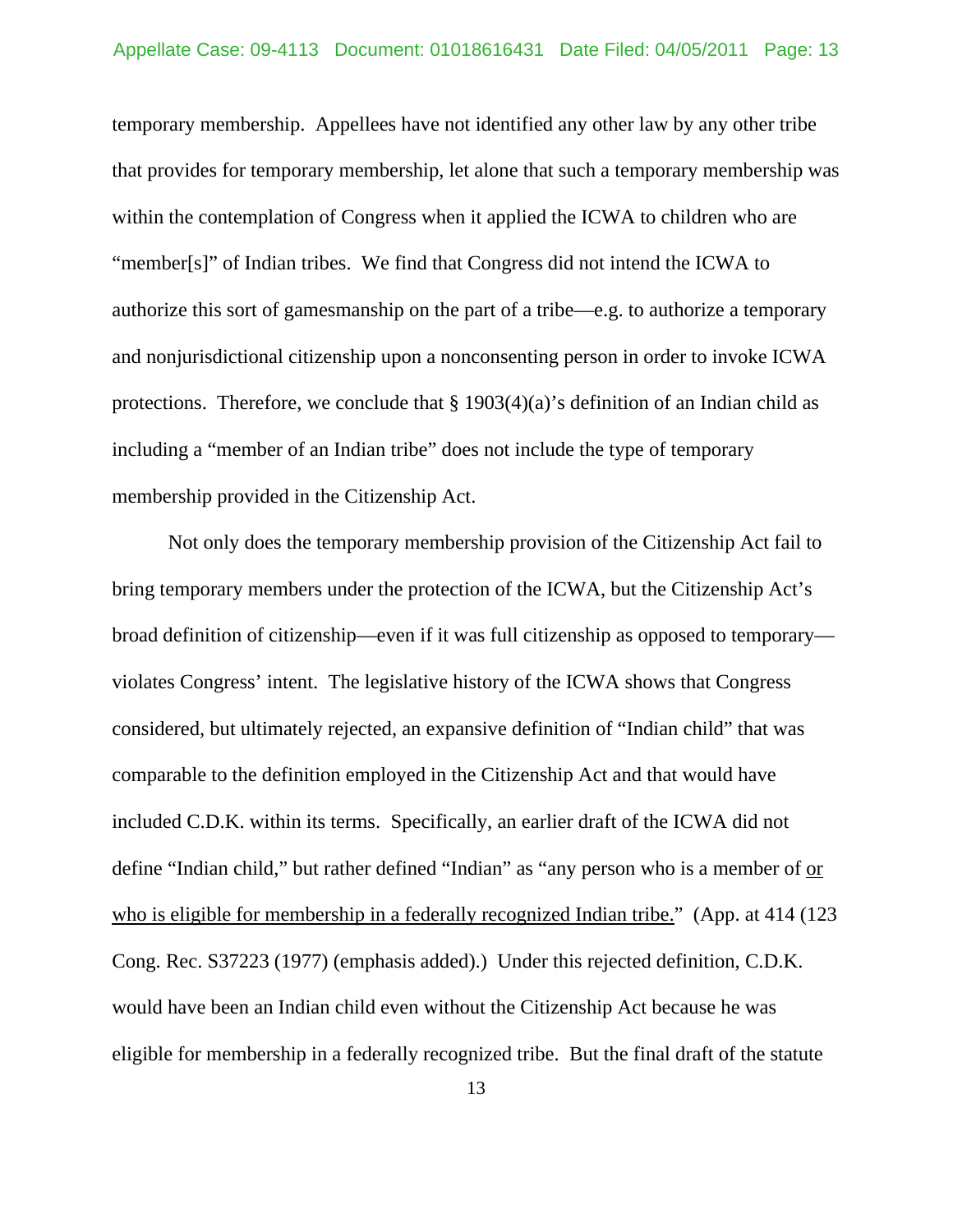limited membership for those children who were eligible for membership because they had a parent who is a member.

 Appellees contend that this court cannot interfere with the tribe's determination of who is a member because "tribes . . . have exclusive authority on membership determinations for tribal purposes." Ordinance 59 Ass'n v. U.S. Dep't of Interior Sec'y, 163 F.3d 1150, 1153 n.3 (10th Cir. 1998); see also Santa Clara Pueblo v. Martinez, 436 U.S. 49, 72 n.32 (1978) ("A tribe's right to define its own membership for tribal purposes has long been recognized as central to its existence as an independent political community."). In this context, however, the Cherokee Nation does not seek to define membership only for tribal purposes, but also seeks to define membership for the purposes of a federal statute.

 We are interpreting the ICWA, a federal statute, and conclude only that the Citizenship Act does not bring C.D.K. within the definition of "Indian child" under the ICWA. The tribe cannot expand the reach of a federal statute by a tribal provision that extends automatic citizenship to the child of a nonmember of the tribe.

 Based on the definition of "Indian child" provided in the ICWA, we conclude that C.D.K. was not an "Indian child" at the time of the adoption proceedings for ICWA purposes, and so the procedural safeguards provided for in the ICWA did not apply to the relinquishment hearing and adoption proceedings. The district court's conclusion that those proceedings had to comply with the ICWA was in error.

14